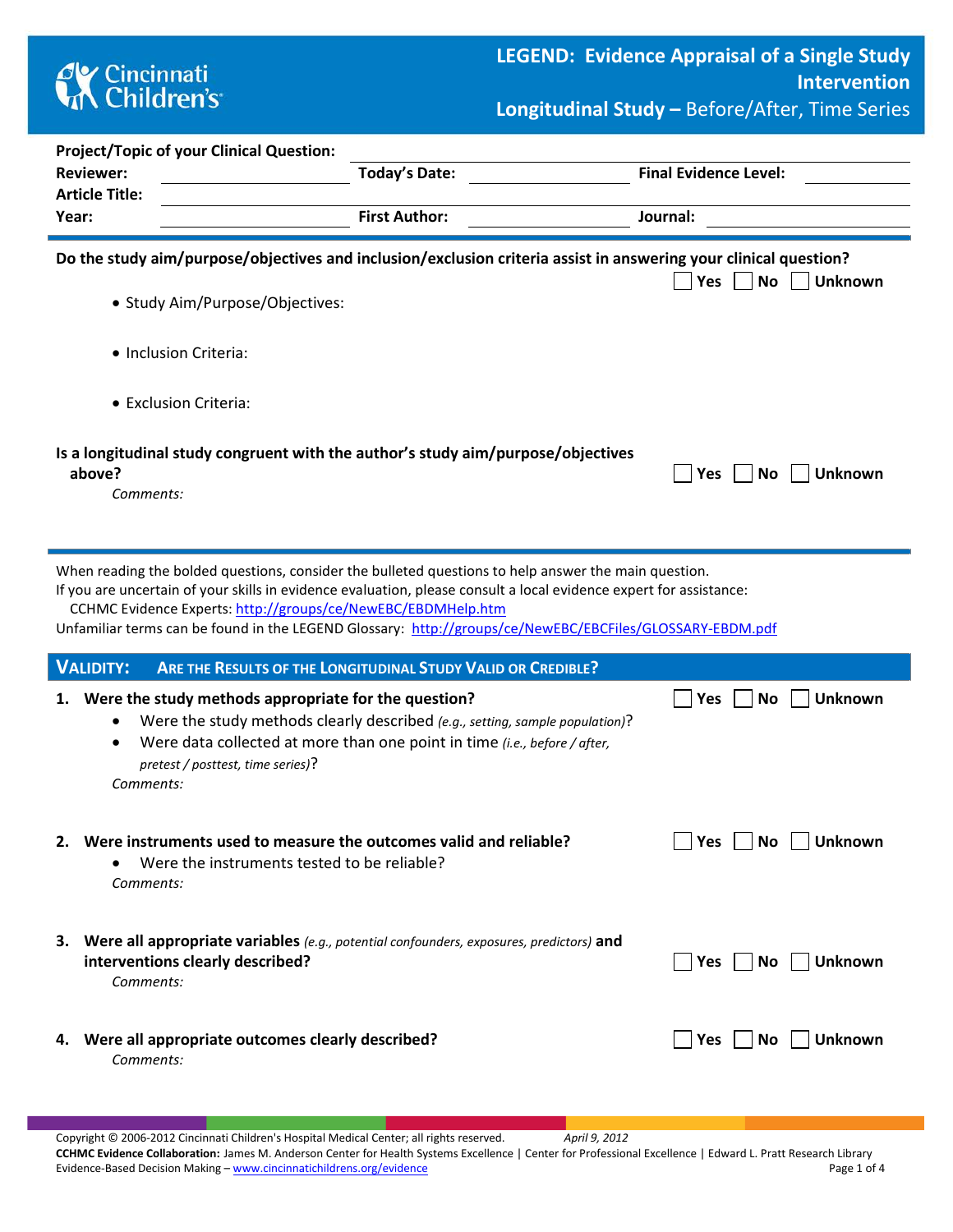| Cincinnati<br>Children's                                                                                                                                                                                                                                                              | <b>LEGEND: Evidence Appraisal of a Single Study</b><br><b>Intervention</b> |  |  |  |  |  |  |  |
|---------------------------------------------------------------------------------------------------------------------------------------------------------------------------------------------------------------------------------------------------------------------------------------|----------------------------------------------------------------------------|--|--|--|--|--|--|--|
|                                                                                                                                                                                                                                                                                       | Longitudinal Study - Before/After, Time Series                             |  |  |  |  |  |  |  |
| 5. Was there freedom from conflict of interest?<br>Sponsor/Funding Agency or Investigators<br>Comments:                                                                                                                                                                               | <b>Unknown</b><br>Yes<br>No                                                |  |  |  |  |  |  |  |
| <b>ARE THESE VALID STUDY RESULTS IMPORTANT?</b><br><b>RELIABILITY:</b>                                                                                                                                                                                                                |                                                                            |  |  |  |  |  |  |  |
| 6. Were the statistical analysis methods appropriate?<br>Were the statistical analysis methods clearly described?<br>Comments:                                                                                                                                                        | Unknown<br>No<br><b>Yes</b>                                                |  |  |  |  |  |  |  |
| Did the study have a sufficiently large sample size?<br>7.<br>Was a power analysis described?<br>Did the sample size achieve or exceed that resulting from the power analysis?<br>Did each subgroup also have sufficient sample size (e.g., at least 6-12 participants)?<br>Comments: | Unknown<br><b>Yes</b><br><b>No</b>                                         |  |  |  |  |  |  |  |
| What were the main results of the study? (e.g., Helpful data: Page #, Table #, Figures, Graphs)<br>8.                                                                                                                                                                                 |                                                                            |  |  |  |  |  |  |  |
| What was the effect size? (How large was the treatment effect?)                                                                                                                                                                                                                       |                                                                            |  |  |  |  |  |  |  |
| What were the measures of statistical uncertainty (e.g., precision)?<br>(Were the results presented with Confidence Intervals or Standard Deviations?)                                                                                                                                |                                                                            |  |  |  |  |  |  |  |
| 9. Were the results statistically significant?<br>Comments:                                                                                                                                                                                                                           | Unknown<br>Yes<br><b>No</b>                                                |  |  |  |  |  |  |  |
| 10. Were the results clinically significant?<br>If potential confounders were identified, were they discussed in relationship<br>to the results?<br>Comments:                                                                                                                         | <b>Unknown</b><br>No<br><b>Yes</b>                                         |  |  |  |  |  |  |  |
| 11. Were any adverse events assessed?<br>Comments:                                                                                                                                                                                                                                    | Yes<br>Unknown<br>No.                                                      |  |  |  |  |  |  |  |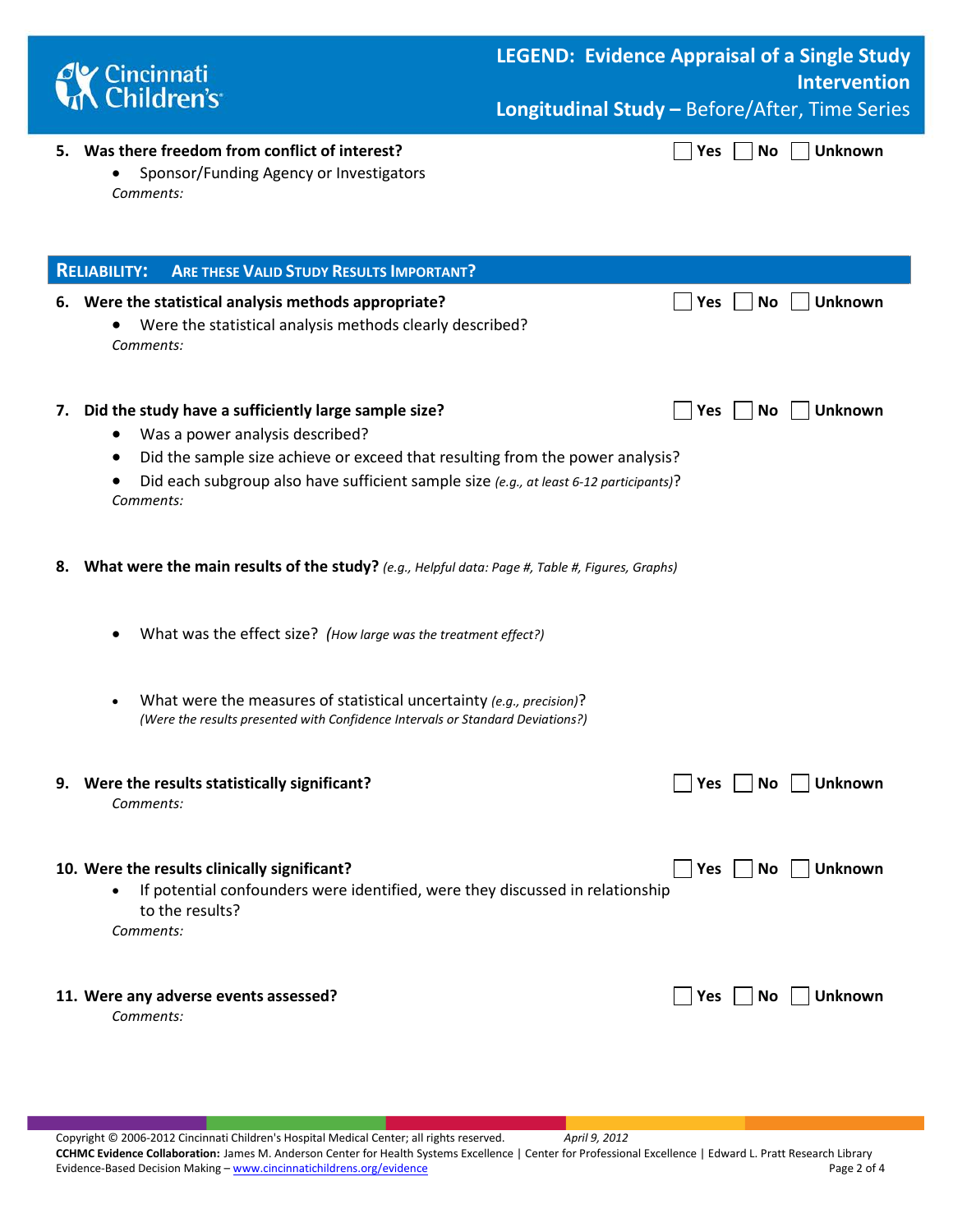

| <b>APPLICABILITY:</b>                            | <b>CAN I APPLY THESE VALID, IMPORTANT STUDY RESULTS TO TREATING MY PATIENTS?</b>                                                                                                                                                                                                                                                 |              |                |
|--------------------------------------------------|----------------------------------------------------------------------------------------------------------------------------------------------------------------------------------------------------------------------------------------------------------------------------------------------------------------------------------|--------------|----------------|
| $\bullet$<br>$\bullet$<br>$\bullet$<br>Comments: | 12. Can the results be applied to my population of interest?<br>Is the treatment feasible in my care setting?<br>Do the patient outcomes apply to my population or question of interest?<br>Are the likely benefits worth the potential harm and costs?<br>Were the patients in this study similar to my population of interest? | Yes.<br>No.  | Unknown        |
| and its consequences?<br>Comments:               | 13. Are my patient's and family's values and preferences satisfied by the treatment                                                                                                                                                                                                                                              | Yes<br>No.   | <b>Unknown</b> |
| Comments:                                        | 14. Would you include this study/article in development of a care recommendation?                                                                                                                                                                                                                                                | Yes l<br>No. | Unknown        |

**ADDITIONAL COMMENTS OR CONCLUSIONS ("TAKE-HOME POINTS"):**